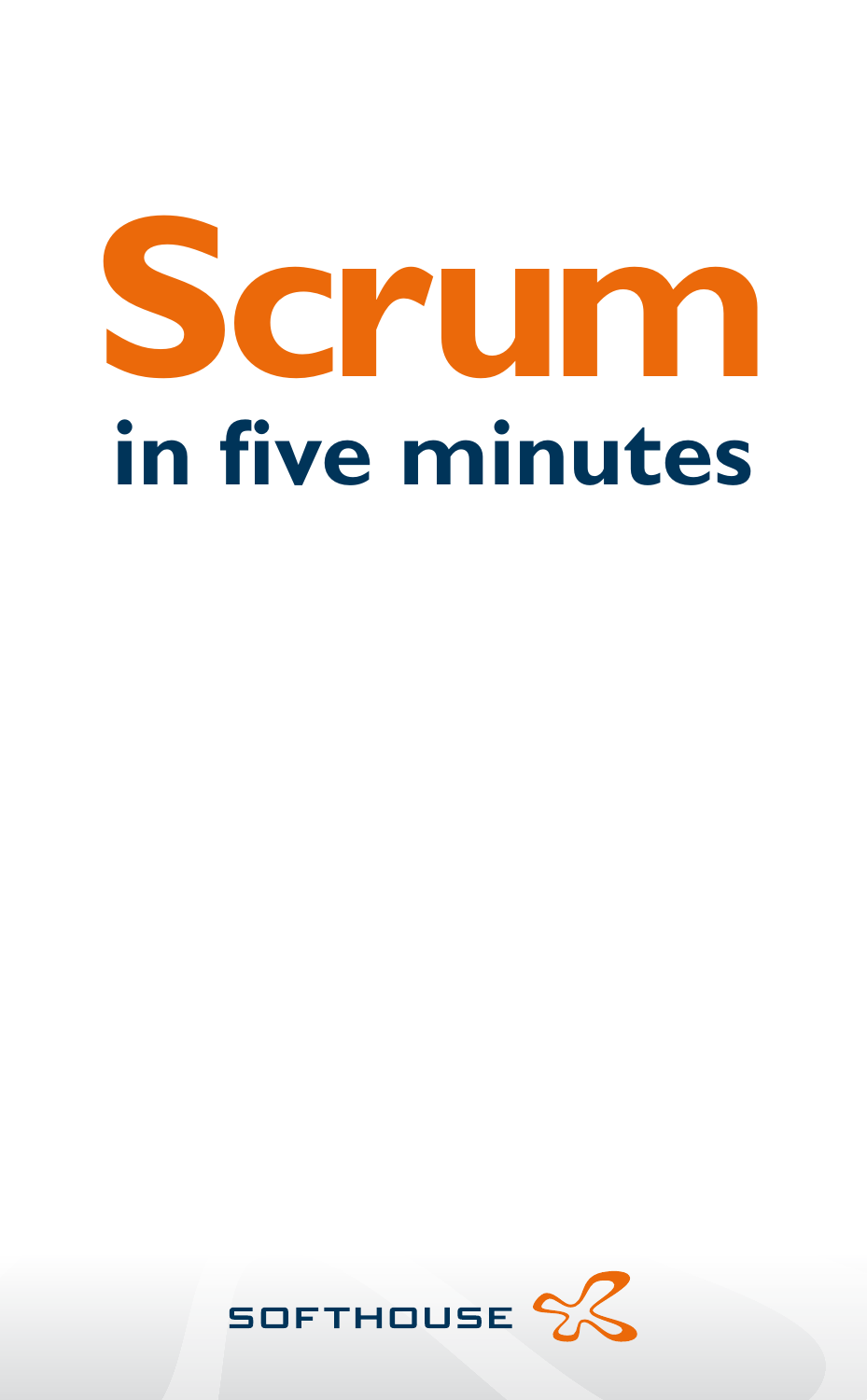## Scrum and agile methods are hot topics these days

"A simple method for the management of complex projects ..."

"Older methods focus on staying on track; Scrum is aimed at delivering business value all the time …"

"The market is changing more rapidly, external factors are becoming increasingly more complex – and Scrum makes it possible to adapt…"

"… a hyperproductivity tool!"

"It has been documented to dramatically improve productivity in teams previously paralyzed by heavier methodologies …"

"Embrace change, release creativity, increase productivity "

"Scrum is steered toward the people in the project, not the technology…"

"A smart combination of tried-and-tested methods – that's Scrum in a nutshell!"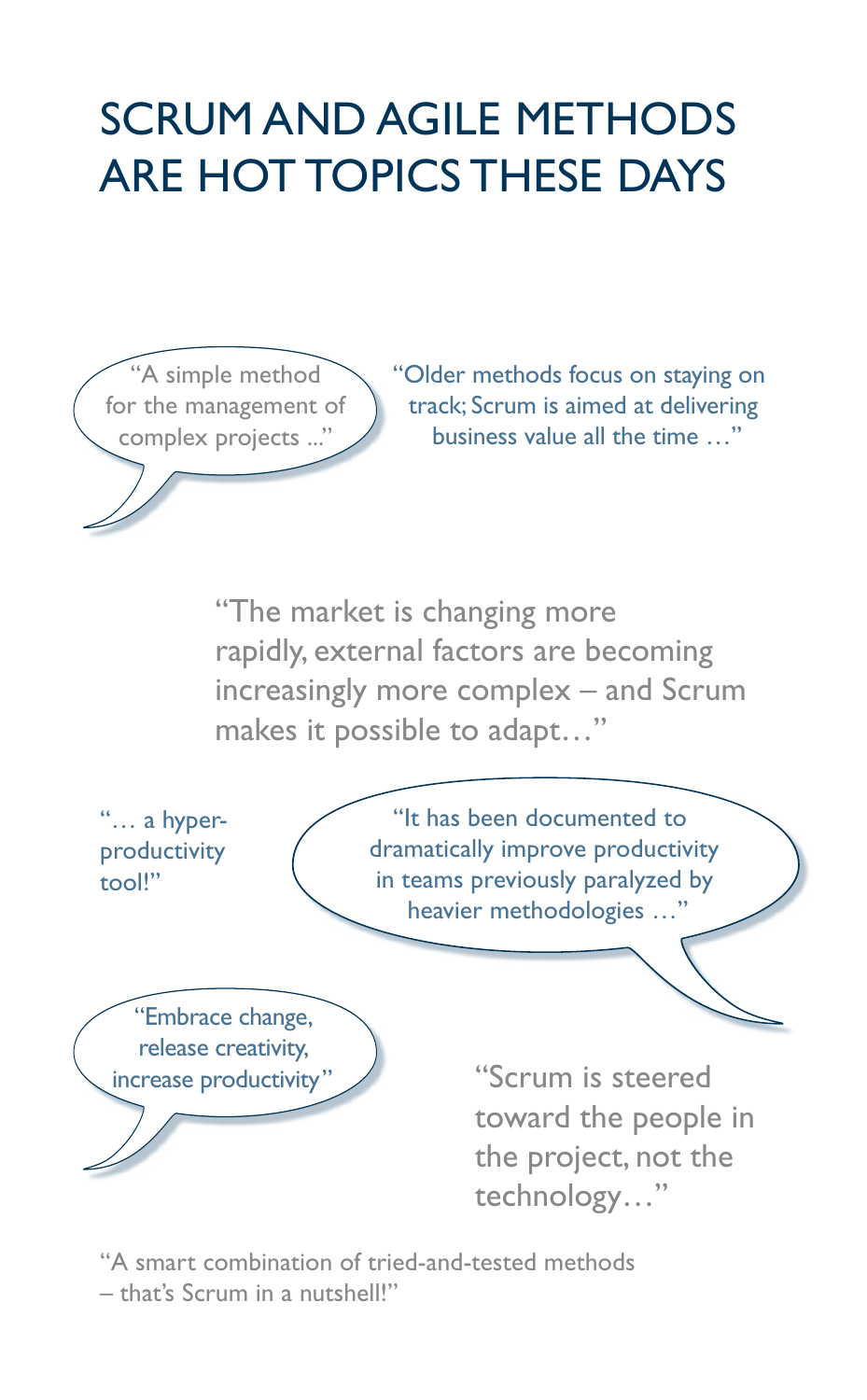## Ask yourself the following questions

Do you want to handle changing requirements more efficiently, boost your designers' motivation and improve communication between customer and project efficiently, boost your designers' motivation and improve communication between customer and project?

Are you ready to introduce a new leadership culture<br>that means altered roles and a new way of working as<br>well as transferring some of the responsibility from th<br>managers to the project team? that means altered roles and a new way of working as well as transferring some of the responsibility from the managers to the project team?

Are you willing to follow in the footsteps of companies like IBM, Microsoft and Xerox, and successfully address the failings of your software development process? nies like IBM, Microsoft and Xerox, and successfully address the failings of your software development process?

## If you answer "yes" you should definitely keep READING!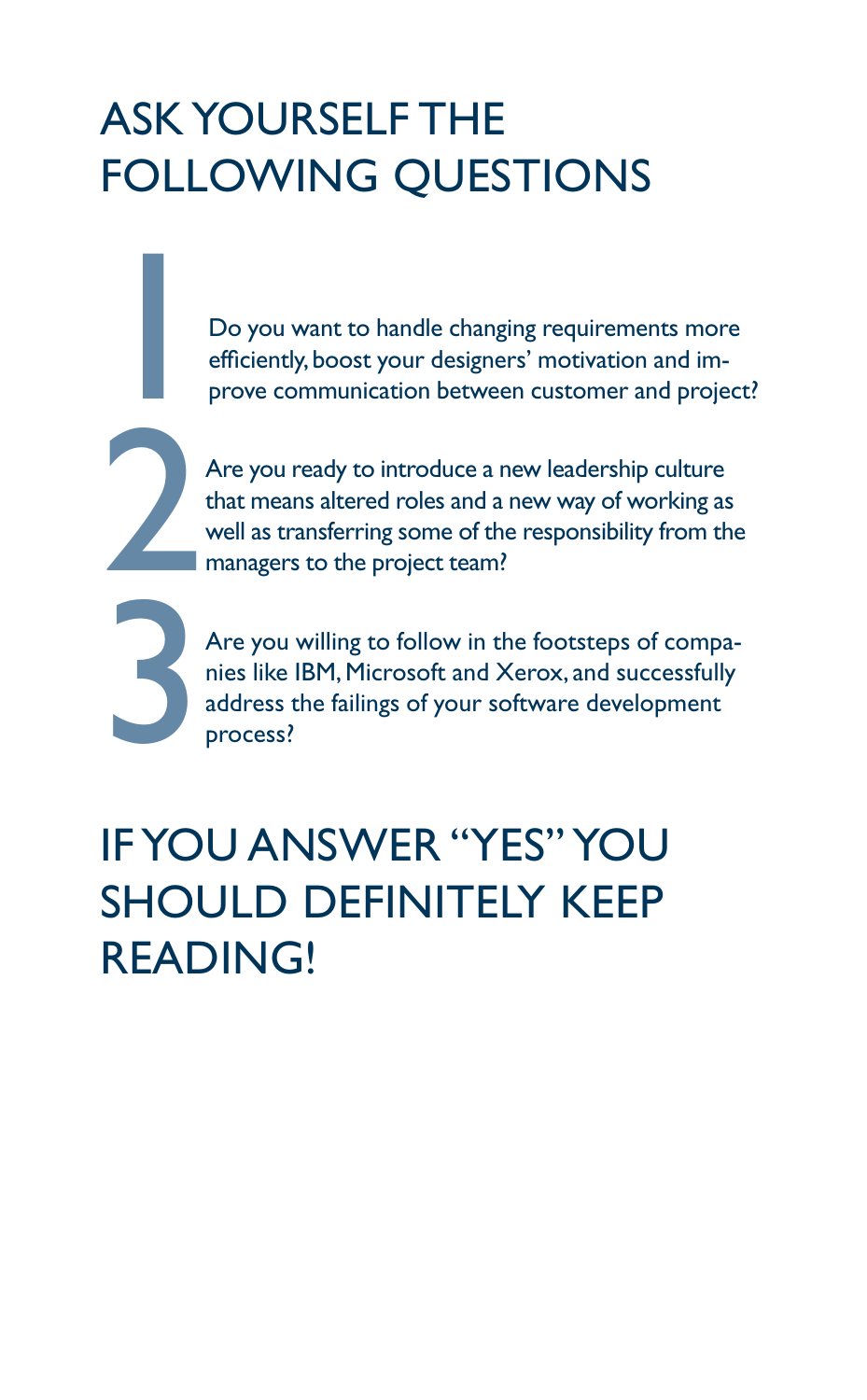## **SCRUM** – an introduction

Scrum is based on what is called a **Sprint** – a focused effort for a 30-day period toward fixed goals.

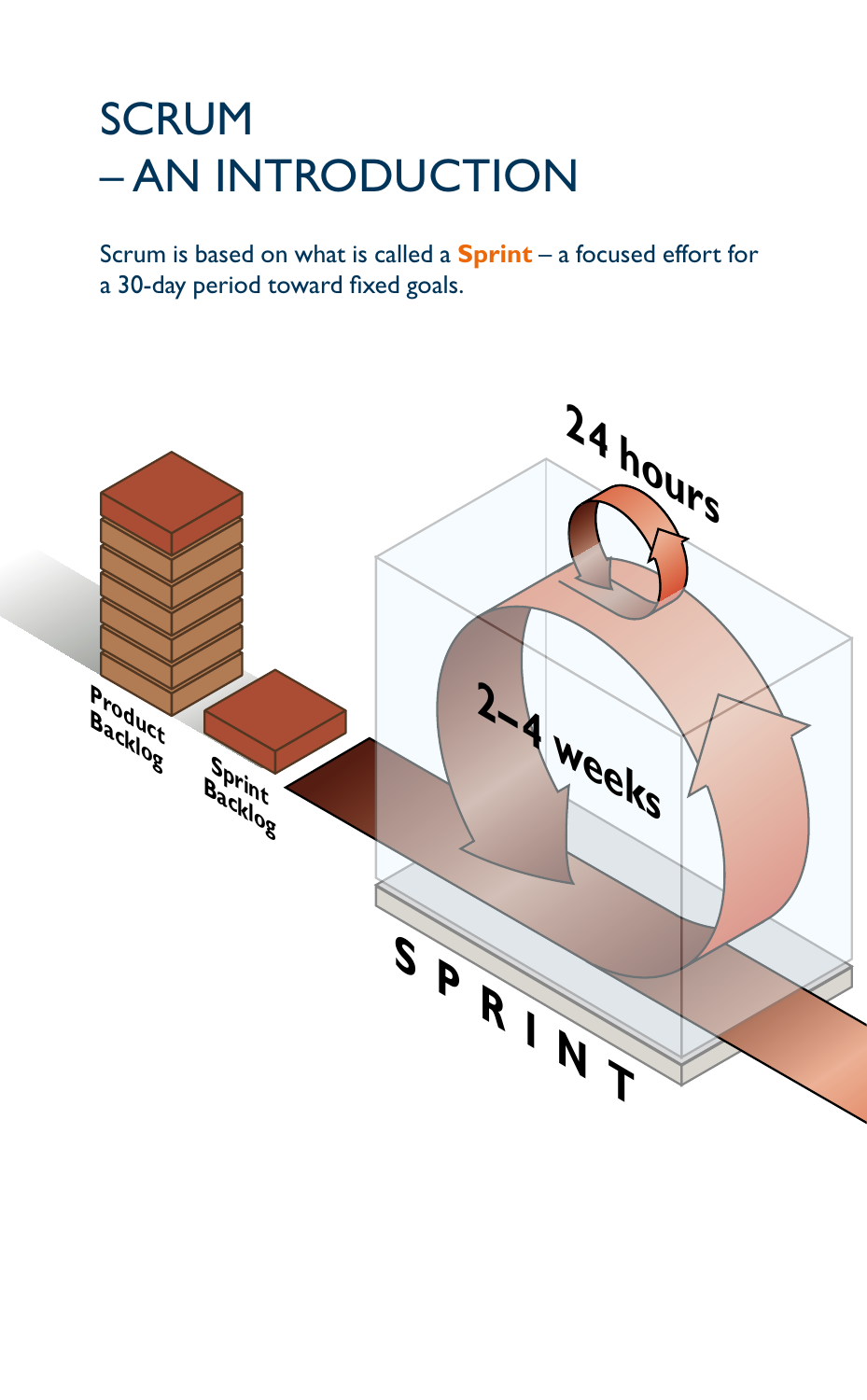A **Product Owner** compiles all the changes planned for the product and prioritizes the possible functionalities.

The result of the Product Owner's work is a **Product Backlog** – a to-do list that is constantly reprioritized. Before each Sprint, the highest prioritized goals are transferred to a **Sprint Backlog.**

Together with a user, the project members form a **Scrum Team** consisting of 5–9 people. During discussions with the Product Owner, the goal of the Sprint is determined and the prioritized functionality is broken down into detailed tasks. The team is self-organized and the members have a joint responsibility for the results.

**The Scrum Master** coaches the development team, removes any possible impediments and constantly works to ensure that the team has the best possible circumstances for realizing the goals fixed for the Sprint.

Each Sprint enhances the product's market value and adds new functions and improvements that can be delivered to the customer.

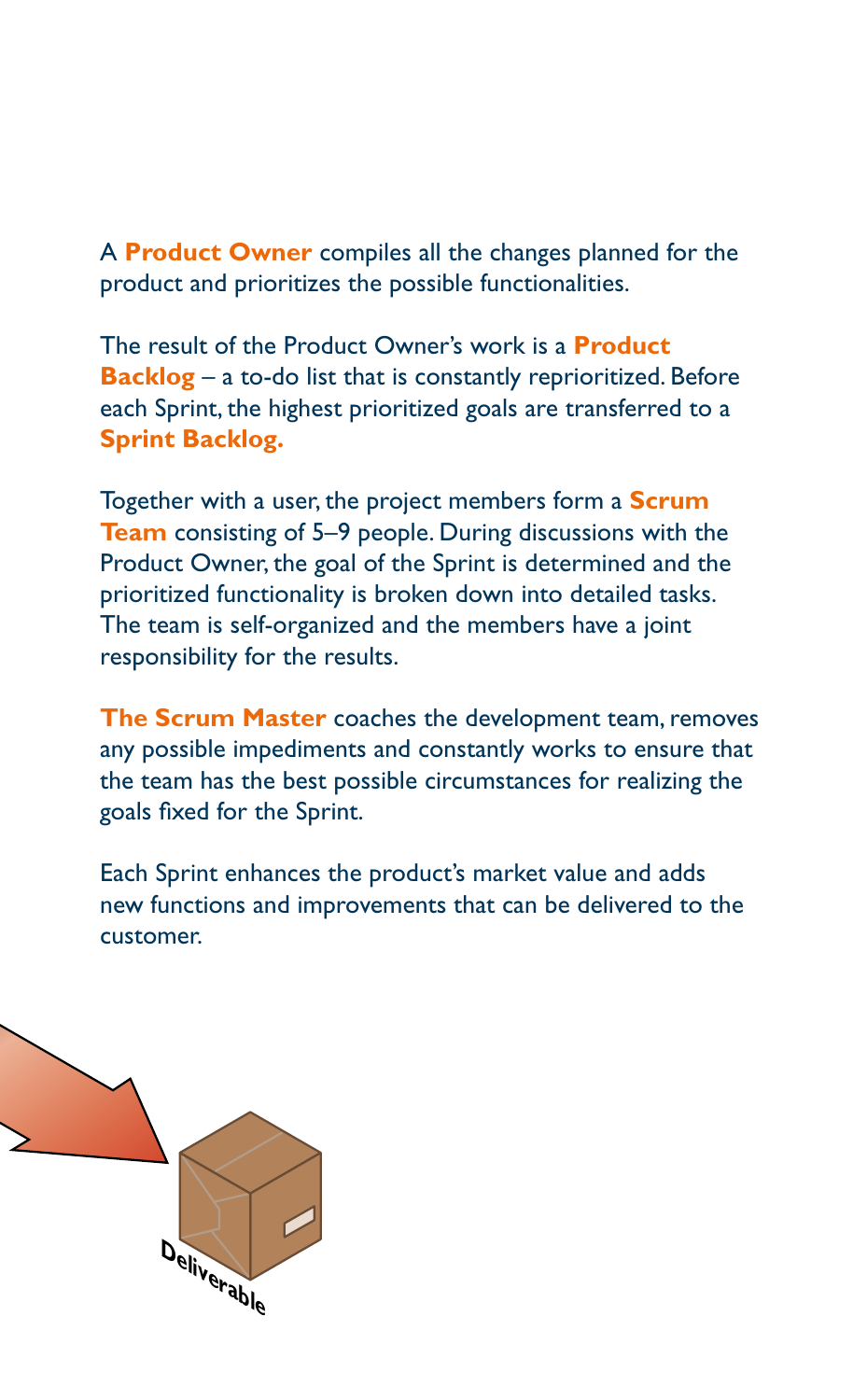## ROLES

### **The Scrum team**

… performs the actual work of problem solvers and designers. The team normally consists of  $5-9$  people – a group size that experience and research has shown to be best for this type of work.

 The team members decide how the work is arranged and how assignments are distributed. There are no set project roles – everyone should be able to swap tasks with another member. Naturally, this does not prevent individual members from being experts in a field.

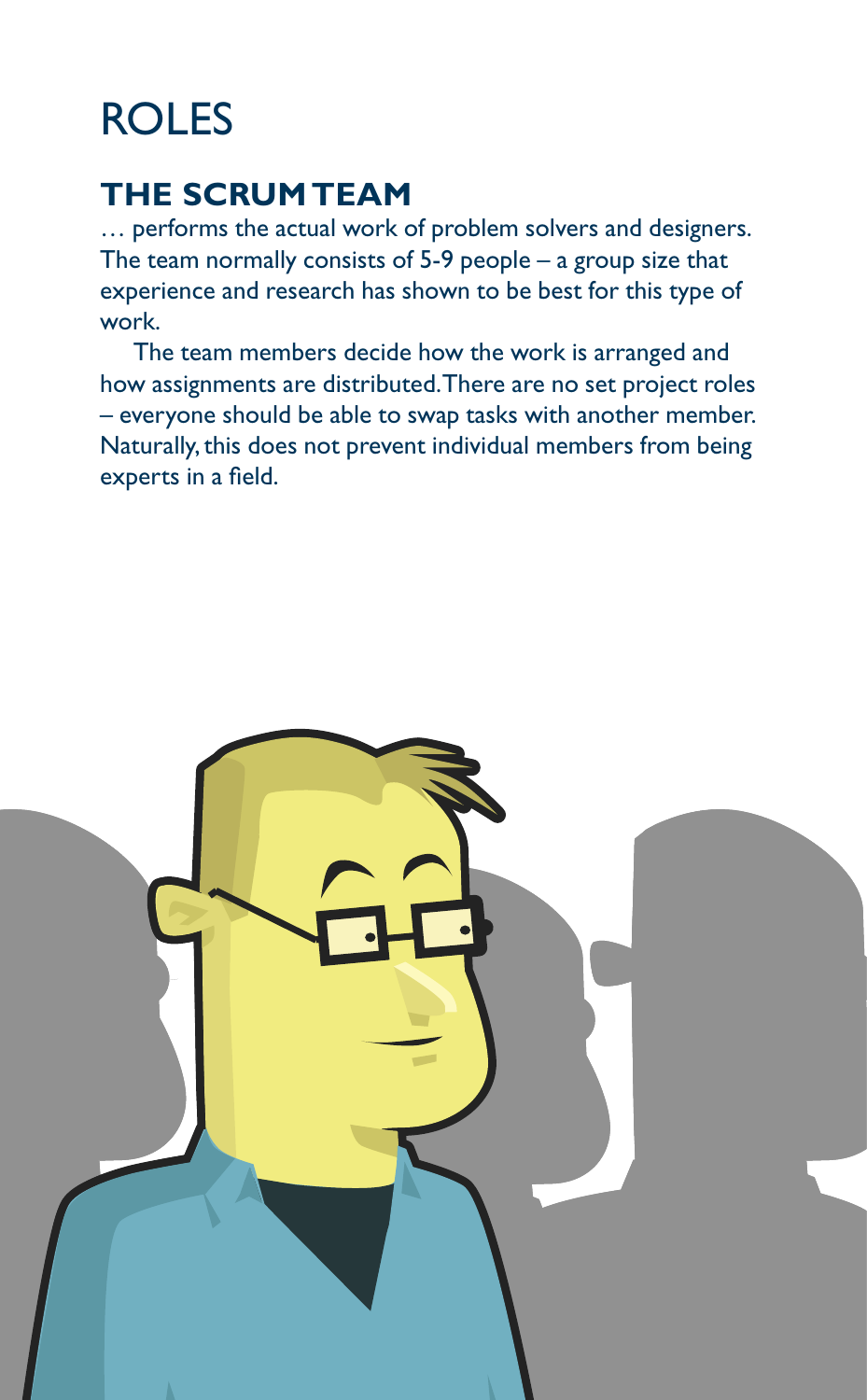#### **Product owner**

…represents the voice of the customer and ensures that the Scrum Team works with the right things from a business perspective. The Product Owner administers a Product Backlog – a current to-do list where all the specifications for a product are listed according to how profitable they are deemed to be. The document is visible to the entire organization so that everyone is aware of what to expect in future releases of the product.

The Product Owner is often a customer, but can also be part of the internal organization. The task requires comprehensive knowledge about engineering, marketing and business processes.



#### **Scrum master**

…is a combination of coach, fixer and gatekeeper. The Scrum Master meets with the team every day in brief meetings, Daily Scrums. When someone outside the project has an important issue to discuss with the team, the Scrum Master tries to ensure that the designers are disturbed as little as possible in their work.

The Scrum Master always adopts a hereand-now perspective to the work. The focus is always on providing the team with the best possible circumstances for realizing the goals fixed for the Sprint.

After each Sprint, the Scrum Master holds an Evaluation Meeting with the Scrum team – a Sprint Retrospective – during which experiences and conclusions are reviewed. The purpose is to elevate the team's level of knowledge and heighten motivation prior to the next Sprint.

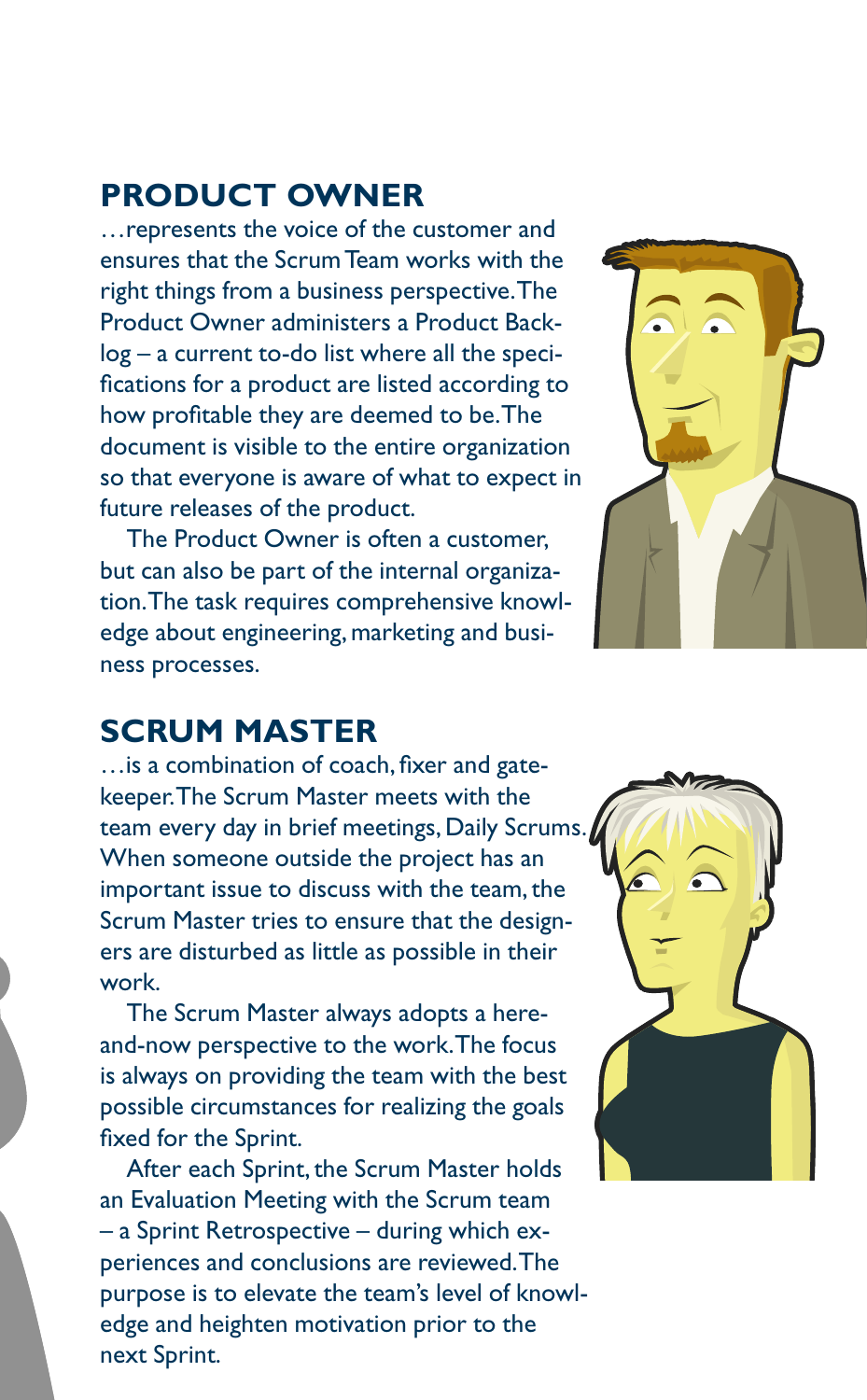## **PROCESS**

#### **Creating a backlog**

The Product Owner compiles all the requests and specifications that are the basis of the changes of the product, such as new functions and bug fixes. After the goals have been defined, the entirety is broken down into segments. Each such segment should in part create business value and in part be sub-deliverable.

 A prioritized list is made at the same time – the Product Owner personally makes the decisions at this point. In what order should the changes be made and delivered? The result is a todo list arranged according to how the market's demands and customer's requests change over time. When it is time to start a new Sprint, the Product Owner "freezes" the foremost items on the to-do list and summons the Scrum Team to a meeting.

#### **The sprint phase**

Of the Sprint's 30 calendar days, the first are set aside to create a *Sprint Backlog*. When the tasks and required time has been determined, the Product Owner lets go.

As of now the Scrum Team works under its own responsibility. If the group has been properly composed, the work will be self organizing.

#### **Daily Scrum**

Every day, at the same time, the Scrum Master and the Scrum Team have a brief meeting. The purpose is to eliminate all speed impediments for the group. Each of the participants should in some way answer three questions:

- What have you done since the last meeting?
- What will you do between now and the next meeting?
- Is there anything preventing you from doing what you have planned?

The first two questions give the meeting participants full insight into how the project is progressing. The third question provides a basis for problem solving – ranging from a new computer mouse to organizational changes at the company.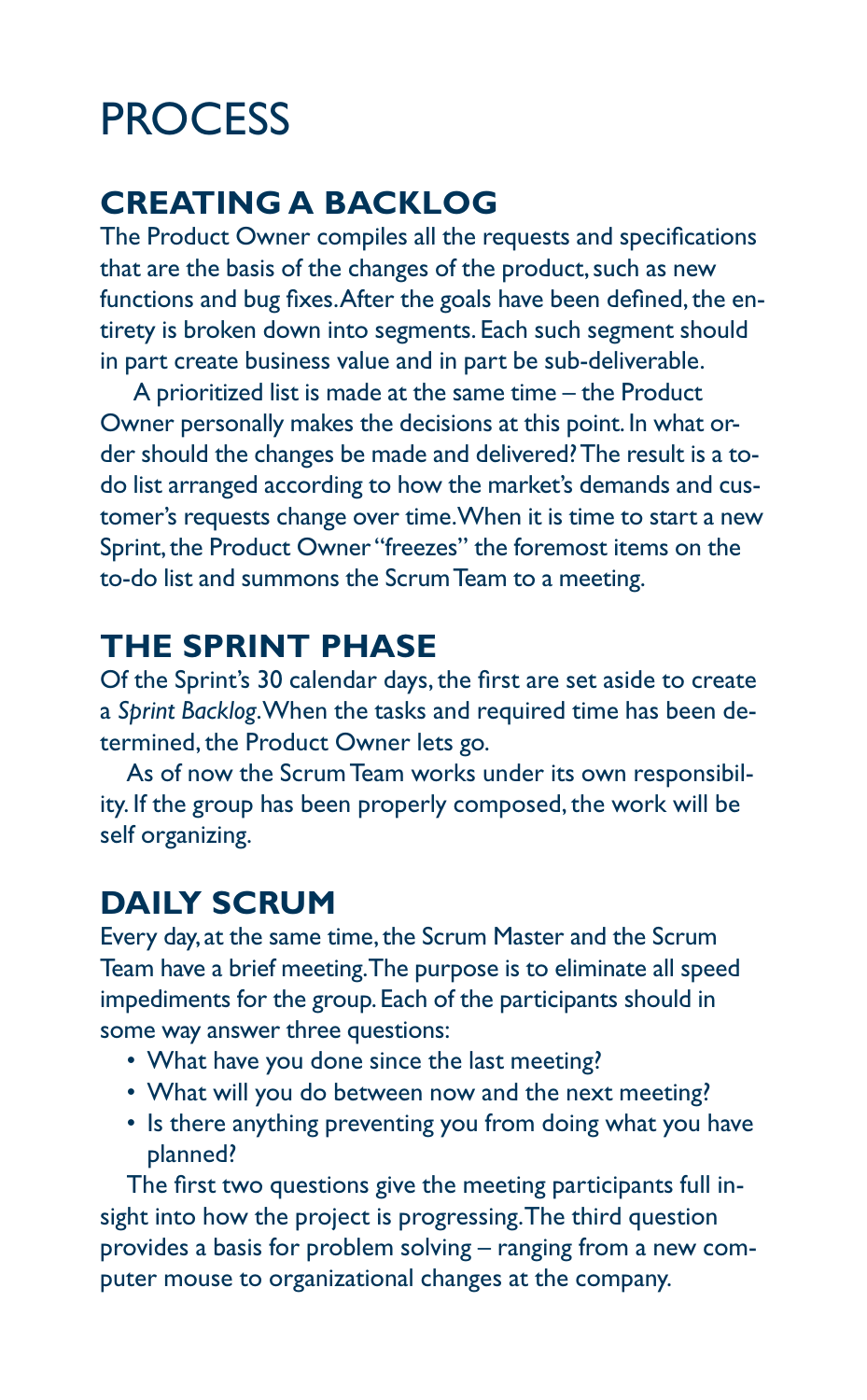Anyone may attend and listen at the meeting, but only the Scrum Master and the team members may speak.

#### **Demonstration and evaluation**

Each Sprint finishes with a demonstration during which functioning software is run before a larger group consisting of, besides the Product Owner, users and representatives for corporate management, for example. This is the basis for an Evaluation Meeting that in turn is the starting block for the next Sprint.



*A burn-down chart is used to mark day-by-day how much remains of the scheduled work. The diagram clearly illustrates the rate the remaining hours of a Sprint are "burned down".*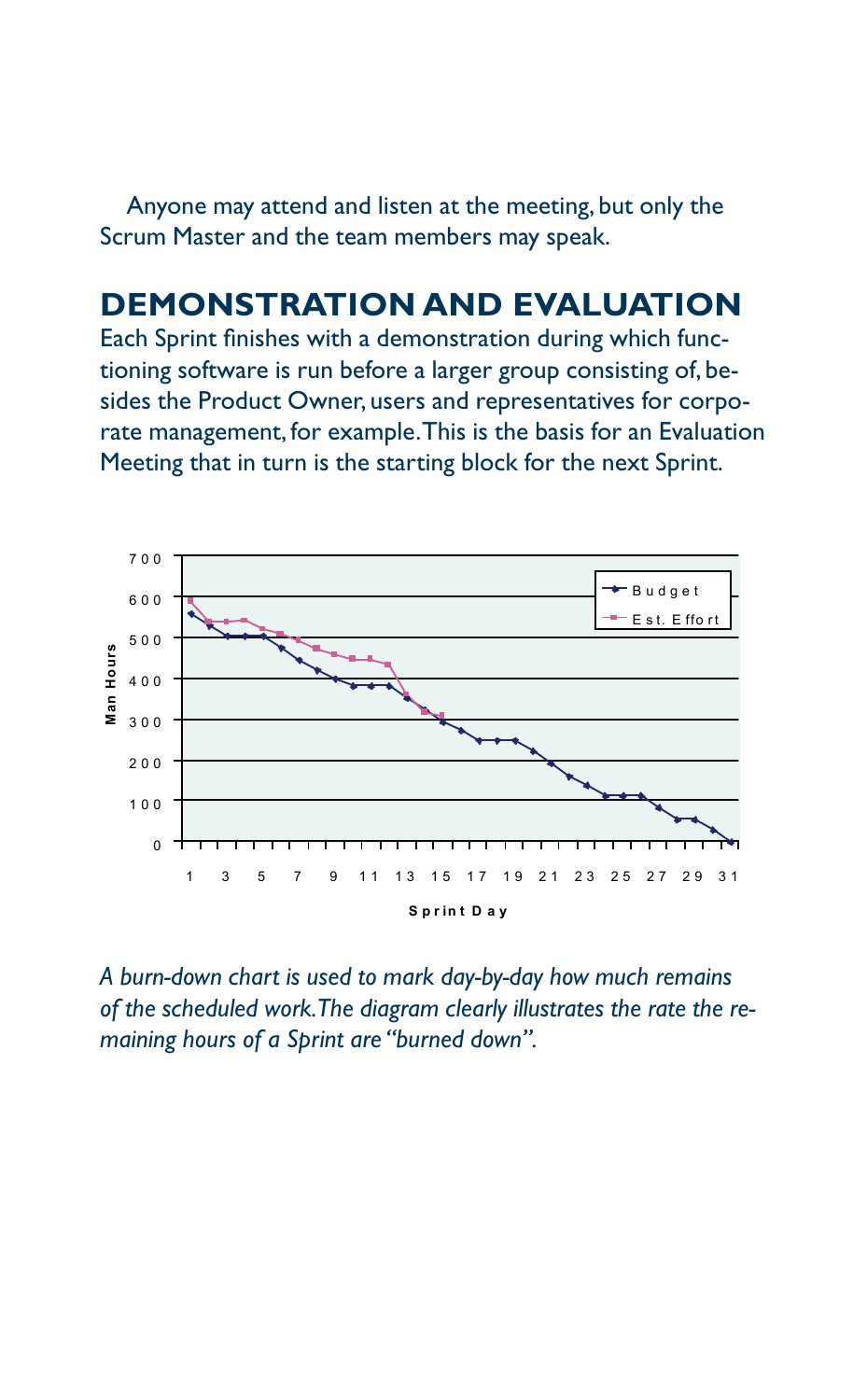## Agile development **METHODS**

**Scrum is classed as what is called agile development – a set of work methods and tool boxes aimed at** 

- **improving the ability to respond quickly to needs and requests from the market**
- **• cutting down waste and waiting periods**
- **reducing employee stress while simultaneously increasing productivity.**

Those who adhere to the agile methods in their work are highly enthusiastic. It is no exaggeration to say that the entire global IT industry is experiencing an agile wave. The philosophy is summarized in the following table:

- 
- detailed documentation functioning software
- 
- following a plan customer

#### **Important More important**

- processes and tools individuals and interaction
	-
- contract negotiations collaboration with the
	- adapting to changes

*(Source: Manifesto for Agile Software Development http://agilemanifesto.org/)*

The agile methods are a reaction to the processes that look good in theory but that do not hold up in practice. The agile methods are therefore described as empirical – they are based entirely on practical experiences and work methods that are proven to work.

A central concept for agile methods is adaptation to changing external factors. Where older methods are predictive and attempt to foresee future needs, the agile methods are adaptive and quickly adapt to new demands, adhering to the "Embrace change!" motto. The only measurement of success is functioning products.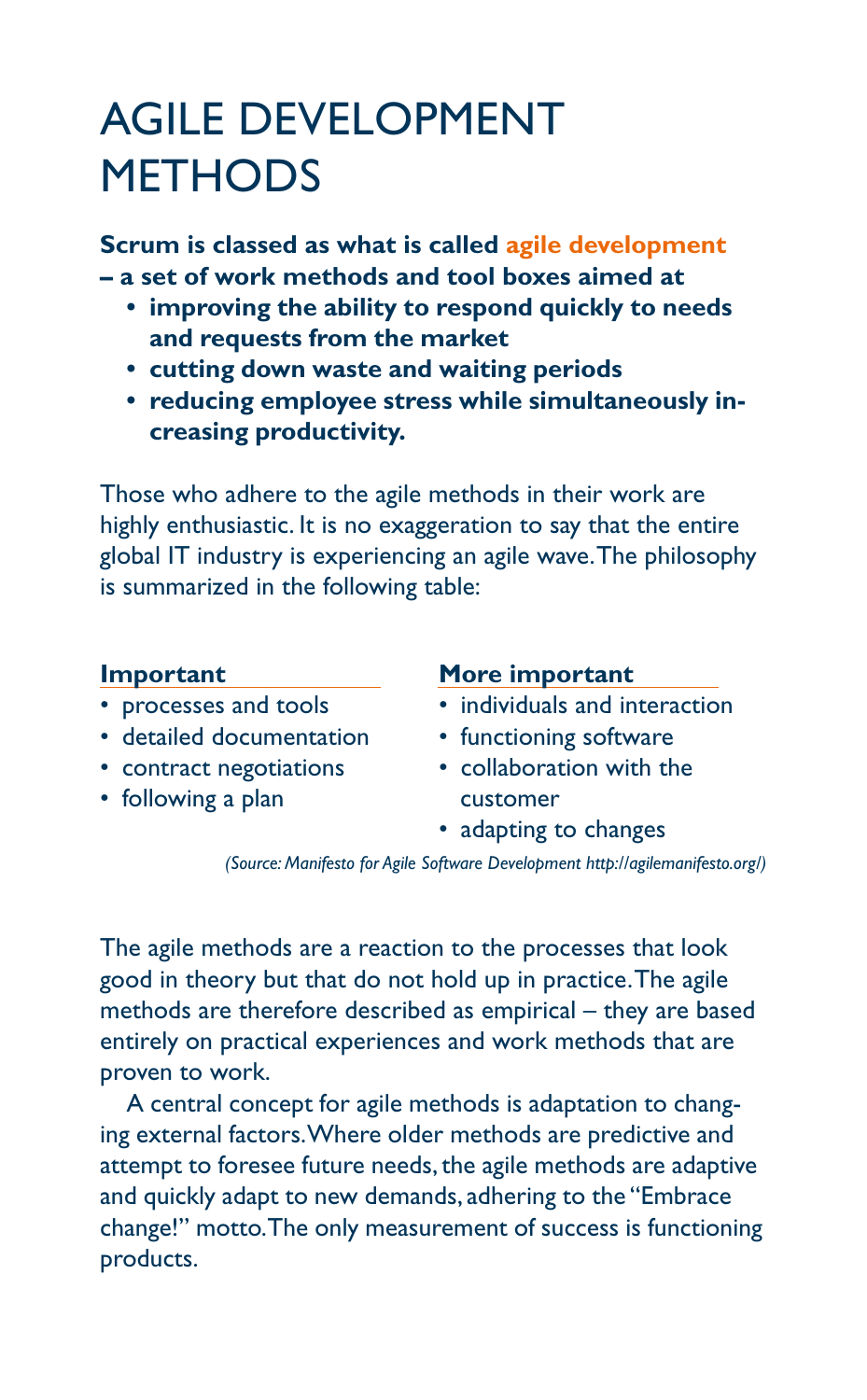Another important principle is simplicity and lean thinking. According to the agile thinking concept, large-scale projects for example are not in themselves desirable. Instead, it is more preferable to maximize the amount of work that does not need to be done. This includes for instance not spending time writing unnecessary documentation – the project form creates good conditions for fast mouth-to-mouth communication.

#### **Other agile methods**

Extreme Programming (XP) is the most known agile method alongside Scrum. XP has a different approach - it is more a method that deals with *how* to work in the project. The basis consists of twelve practices, where pair programming and test case production before coding are two examples.

Another agile method is Lean Development, which stems from the manufacturing industry's Just-In-Time and Lean Production concepts. Lean Development deals more with how to organize the entire company's development activities at management level.

These agile methods can therefore be considered complementary, where

- Lean Development deals with which comprehensive principles should apply for the entire development organization
- Scrum deals with how the project is organized and planned
- XP deals with how to work with programming.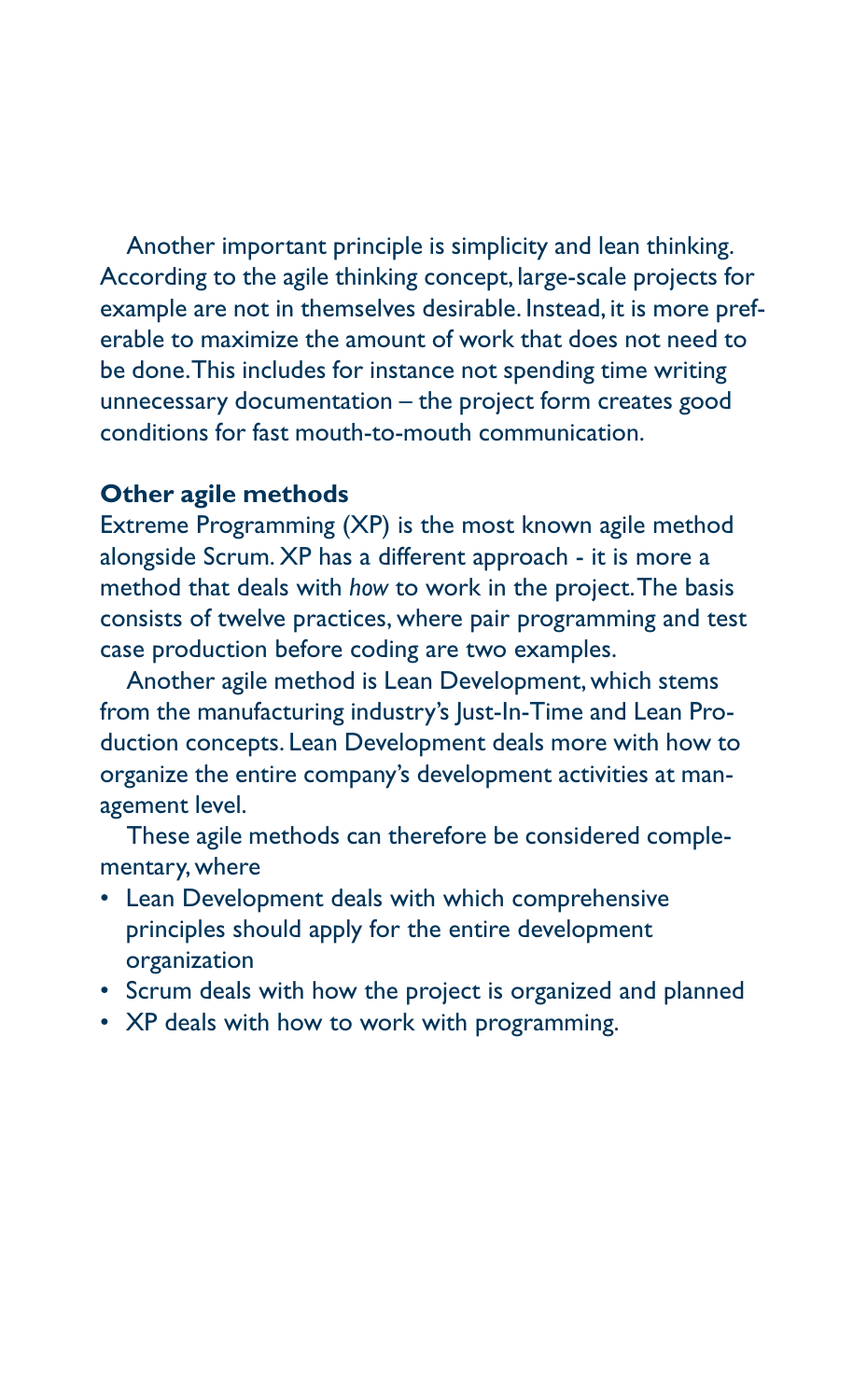## Common questions about SCRUM AND AGILE

#### **Isn't there a significant risk that Scrum runs wild with everyone doing as they like?**

Experience from a multitude of various projects shows that this does not happen. The reason is that the principles are easy to understand and the team has visible deliveries every 30 days. The shared responsibility for all parts of the code also makes the Scrum Team's members more motivated to adhere to set routines and rules.

#### **Can Scrum only be used for smaller projects?**

No, the method can be up-scaled by putting together several smaller projects to form one larger. A so-called Scrum of Scrums can include hundred of programmers, organized in dozens of Scrum Teams.

#### **How do you start?**

A common way of starting is to send one or more people on a course to become a certified Scrum Master. Many companies offer these types of courses nowadays.

Another alternative is to start a pilot project and let someone with experience from a previous Scrum project serve as mentor for the Team, Scrum Master and Product Owner.

#### **What happens if you don't finish on time?**

Scrum does not allow a delivery date to be altered! If you are behind, you delete items in the Scrum Team's Sprint Backlog and if you are ahead you can ask the Product Owner for more tasks.

#### **Does a Sprint have to be 30 days?**

Not necessarily, but it should be the same length throughout the entire project. Plus, experience shows that 30 days (about 1,000 effective hours for an experienced group) is a good compromise between a comfortable work pace and adaptability.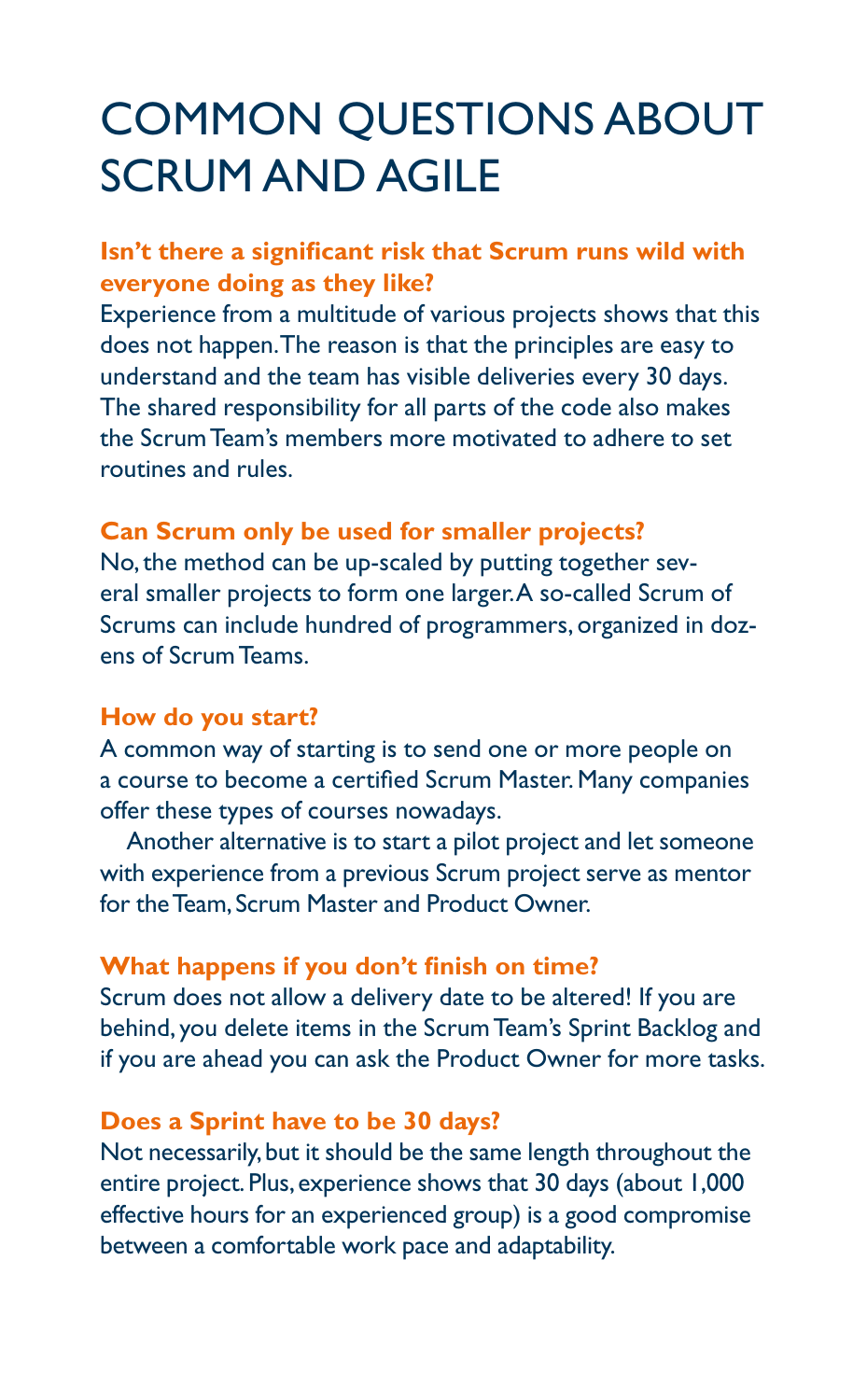#### **What's happened to the project manager?**

Scrum has no role with that title. A project manager that leans toward administration is commonly found in the role of Product Owner. Those best suited to coaching will probably be more comfortable as a Scrum Master.

#### **How does Scrum and CM mix?**

Well functioning CM routines are needed in a Scrum project, but normally there is no dedicated CM role. The operative CM process is handled by the self-organized development team. To slim the CM process, continuous integration and automatic tests are used to automate as much as possible.

#### **Is Scrum a method just for software development?**

Not at all! The method can be adapted for all different types of projects – for instance newspaper production or medical engineering development.

#### **Where does the word Scrum come from?**

Scrum is a rugby term for the close-knit shoulder-to-shoulder formation a rugby team forms to jointly move the ball forward.

The word was first used by Takeuchi and Nonaka in a famous article published in the Harvard Business Review in which they described the most successful product development projects in Japan.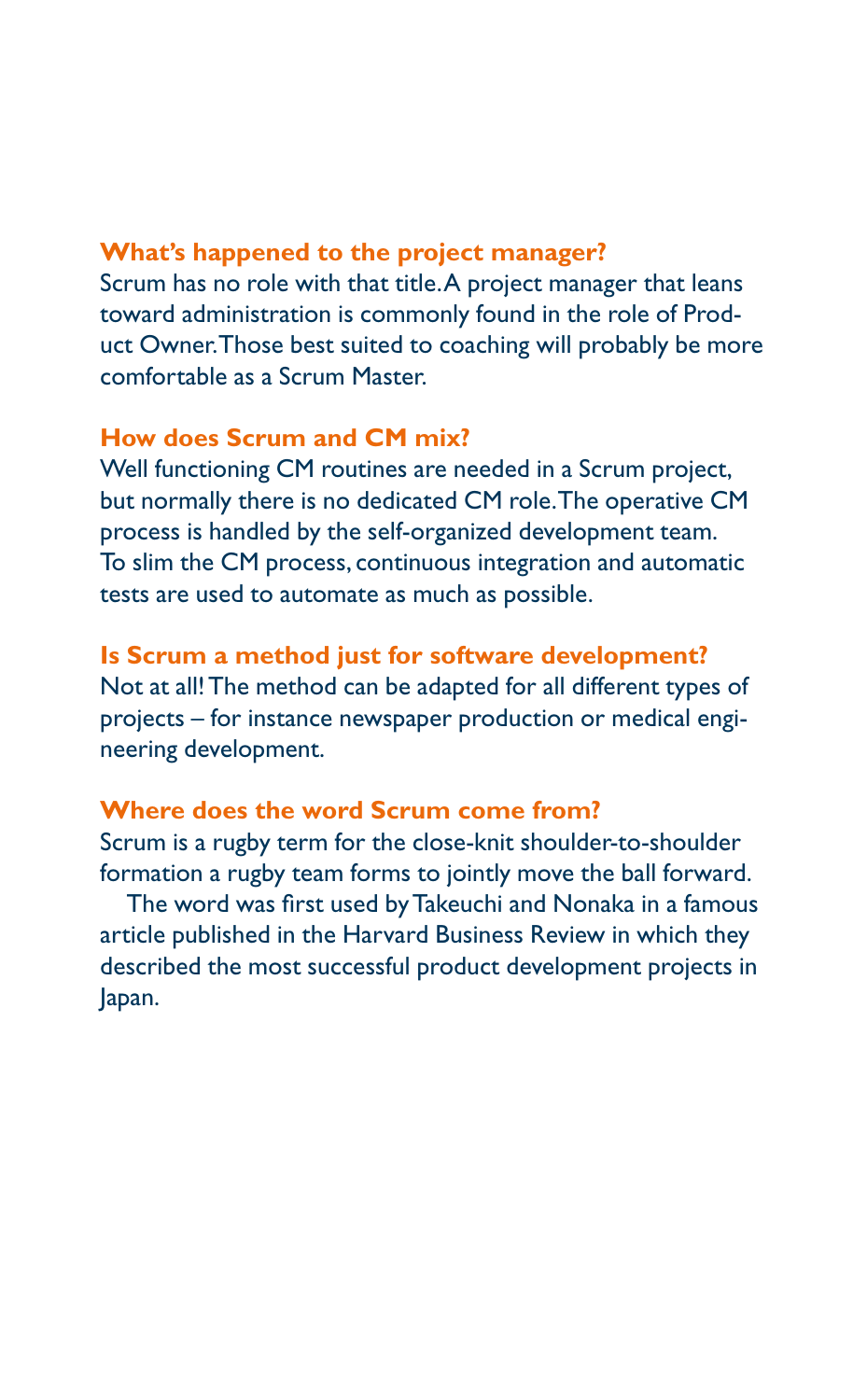## **GLOSSARY**

**Adaptive,** adjustable – in this context, that project goals or schedules are adjusted in line with how the external factors change.

**Burn-down Chart,** a diagram that monitors how much work remains to implement a segment of the software being developed during a Sprint.

**Daily Scrum,** brief, daily meetings (about 15 min) between the Scrum Master and the Scrum Team. The purpose is to keep work flowing smoothly and eliminate any impediments.

**Empirical,** based on experience.

**Agile development,** a methodology for software development which emphasizes, among other things, adaptability, short paths between ideas and implementation, and simplified forms of collaboration. Examples of agile methods include Extreme Programming (XP) and Scrum.

**Sprint Retrospective, meeting (about 3 hours) held after** each Sprint. The Scrum Master and the Scrum Team review both what went well and what should be improved in the next Sprint.

**Predictive,** foresighted – in this context, project goals and schedules based on a prognosis of external factors made at the beginning of the project.

**Product Backlog,** current "to-do list" that contains the project's goals and priorities. Managed by *the Product Owner*.

**Product Owner, the person responsible for the product's** *Product Backlog* and that the project is working with the right things from a business perspective.

**Release Backlog,** the same as a *Product Backlog*, but restricted to a release of the product.

**Scrum Master, "the team leader" for the Scrum Team.**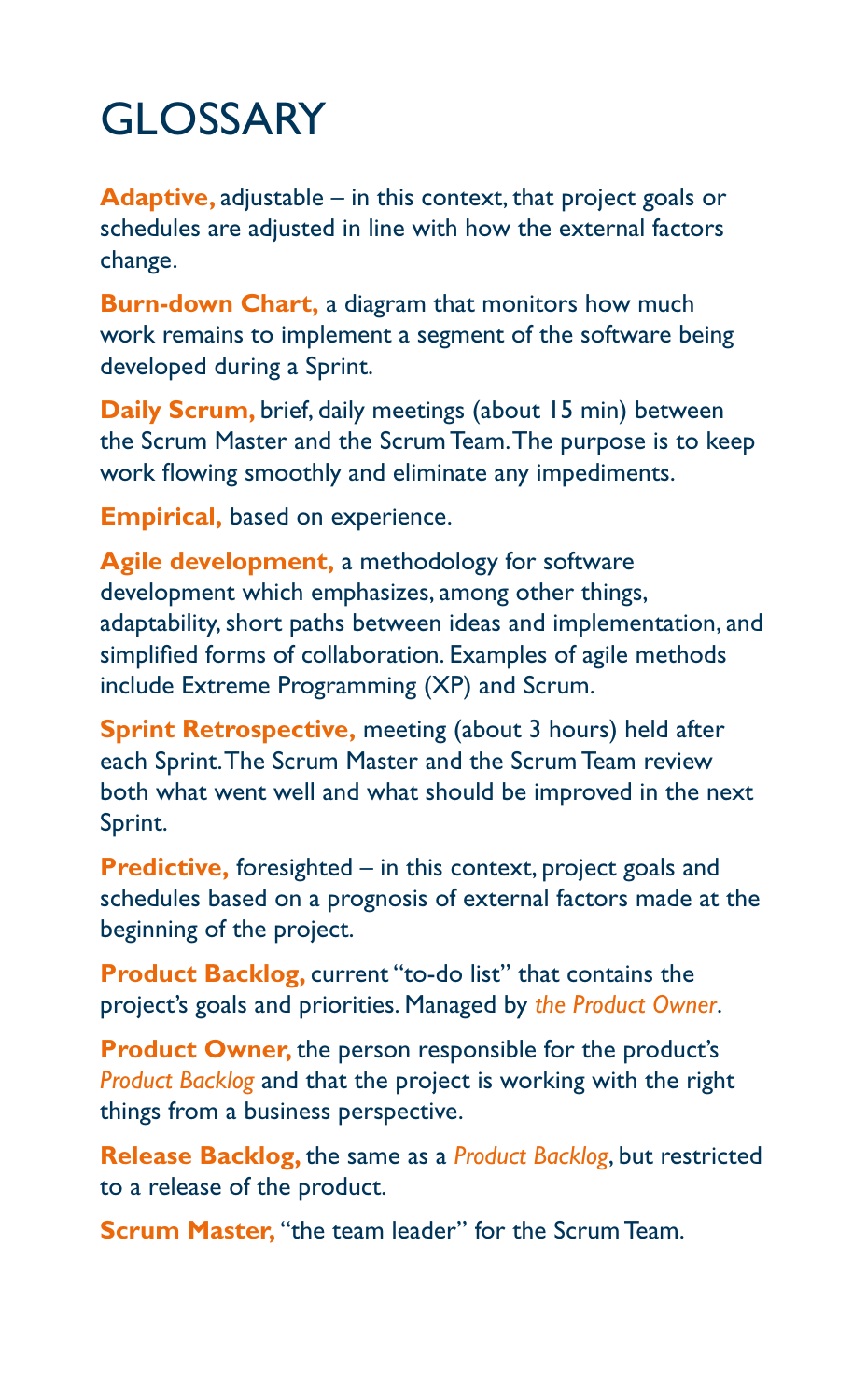**Scrum Team.** "the work force" – in this case, software designers – in a Scrum project. Organizes its work itself and lacks a formal group manager.

**Sprint,** the iteration comprised (normally) of thirty days during which the Scrum Team concentrates on realizing the goals defined by the project's current Sprint Backlog.

**Sprint Backlog, a to-do list for a Sprint. Consists of the** assignments that the Product Owner has defined as having the highest priority. Is given its final structure during the Sprint's first day at a meeting between the Product Owner and the Scrum Team.

**Sprint Review, an informal meeting (about 4 hours) at** the end of a Sprint during which the team presents (and demonstrates, if relevant) for management, customers and the Product Owner what has been created during the Sprint.

**Timebox,** a period during which something is to be carried out. A Sprint is a result of timebox thinking. Deadlines may not be exceeded – parts of the assignment are deleted instead.